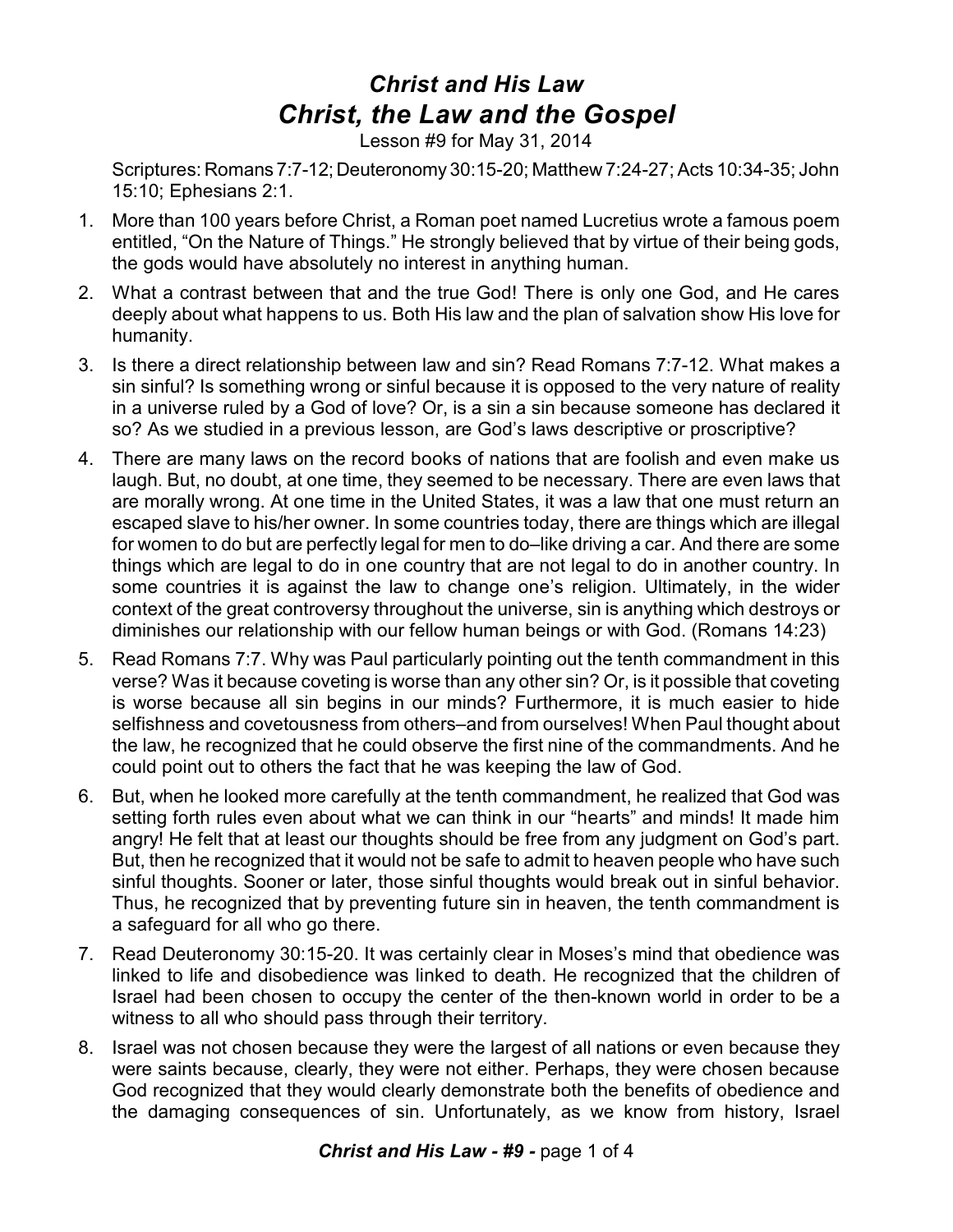continually tried to claim the blessings without meeting the requirements. As they were drawn deeper and deeper into the fertility cult religions of the nations around them, they certainly could not claim any longer to be God's faithful people.

- 9. Read Acts 10:34-35; 17:26-27; Romans 1:20; and 2:14. Many other examples could be given, even from the Old Testament, suggesting that it was God's plan that the gospel should be carried to all the world. Israel was supposed to be a witnessing nation. But, despite Israel's failures, God did not leave the people of other nations totally without hope. God is revealed in nature, and human beings feel an actual need for something beyond themselves. Who was the only Bible author who was not a Hebrew? Luke, a Greek.
- 10. Read Romans 1:18. How well do we represent God? Are any of us guilty of suppressing the truth? As parents, do we ever misrepresent God to our children? Remember that children, especially when they are younger, regard us as symbols of God. How well are we as a church doing at representing God to the world?
- 11. Read John 1:17. Notice that in the *King James Version* the word *but* is in italics. This means that it is not present in the original documents. It was not John's intention to contrast the law as given by Moses to the grace and truth which come through Jesus Christ. Both the law which came really from God but was transmitted to us through Moses and the grace and truth which came directly from Jesus Christ are essential to our relationship with God. Each of us who has some knowledge about God is responsible for sharing that knowledge with others.
- 12. Whereas all of us have lived sinful lives, Jesus never sinned. (Philippians 2:8; John 15:10; and Matthew 26:39) We were shut out of the Garden of Eden because of the sin of our first parents. We now have the possibility of reentering the Garden of Eden through the life, death, and ministry of Jesus Christ. **Do we clearly understand how His life and death have answered all the questions in the great controversy?**
- 13. Read Romans 6:23 and Ephesians 2:8. Why is salvation regarded as a free gift? There are at least two main reasons: 1) There is no way we could do anything to save ourselves and earn our way to heaven. And, 2) God has already provided all the necessary answers and given us the necessary Example to follow. Nothing we can do could possibly add to that.

Let the subject be made distinct and plain that it is not [20] possible to effect anything in our standing before God or in the gift of God to us through creature merit. Should faith and works purchase the gift of salvation for anyone, then the Creator is under obligation to the creature. Here is an opportunity for falsehood to be accepted as truth. If any man can merit salvation by anything he may do, then he is in the same position as the Catholic to do penance for his sins. Salvation, then, is partly of debt, that may be earned as wages. If man cannot, by any of his good works, merit salvation, then it must be wholly of grace, received by man as a sinner because he receives and believes in Jesus. It is wholly a free gift. Justification by faith is placed beyond controversy. And all this controversy is ended, as soon as the matter is settled that the merits of fallen man in his good works can never procure eternal life for him. (*Ms* 36, 1890, pp. 2,3. "Danger of False Ideas on Justification by Faith"; *3MR* 420.3; *Faith and Works* 19.3)

- 14. How does that passage fit with your idea of salvation?
- 15. Read Romans 1:16-17. Why do you think Paul said, "I am not ashamed of the gospel"?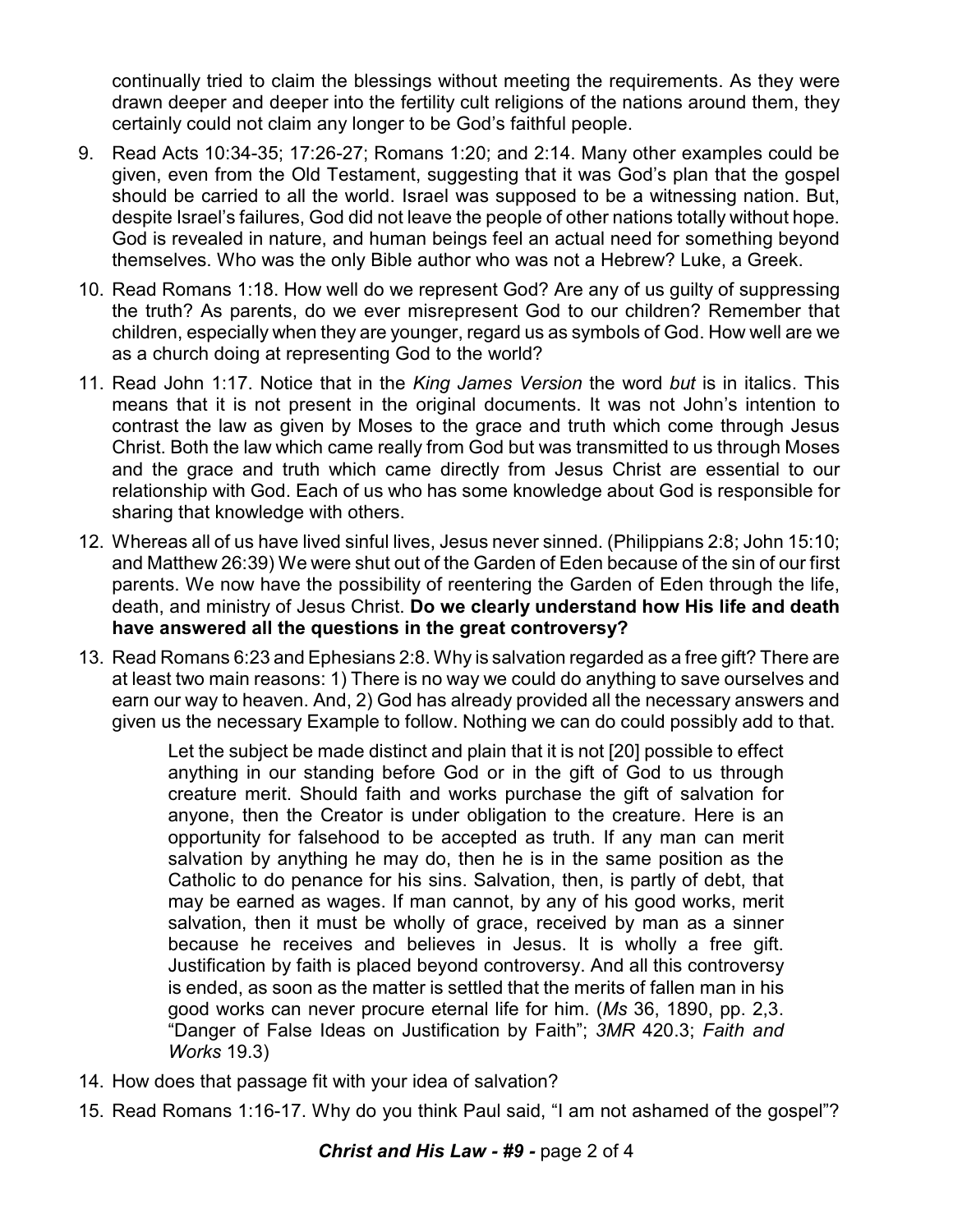Shouldn't he have said, "I am proud of the gospel"? How do you suppose the death of Jesus, who died on a cross supposedly as a traitor to the Roman government, was viewed by Romans and other people of the Mediterranean world in those days? As suggested by Paul in 1 Corinthians, it would seem completely foolish to Greeks. (1 Corinthians 1:18-25)

- 16. Think about it for a moment. If you lived in the days of Jesus and a relative of yours or perhaps a close friend was found to be a traitor to the Roman government and, therefore, was crucified, would you want to admit a close relationship with him/her?
- 17. But, there is one incredible fact that cannot be ignored about that story. Jesus came forth from His grave! Doesn't that change the whole story? Our natural lives lead to death. Our bodies naturally deteriorate to death, and we are spiritually dead apart from God's plan of salvation. (Romans 6:23; 7:24; and Ephesians 2:1)
- 18. To many Christians the good news is that as bad as we are as sinners, we can be saved through the generous gift of God. While that is certainly good news or gospel, it is just the beginning of the story. Would you even want to be saved if God were the kind of Person Satan has accused Him of being? Would you want to live forever with an arbitrary, exacting, unforgiving tyrant or despot? Of course not. So, if God is not the kind of Person that was revealed by the life and death of Jesus, who would even want to be saved? In that light the real gospel is the truth about God's character and His government.
- 19. For generations, there has been an ongoing discussion among Christians about the relative merits of *special revelation* versus *general revelation*. Read Acts 4:12 in contrast to Romans 1:20; 2:14; and Acts 17:26-27. While Christians have felt strongly about the necessity of coming to know God through Jesus Christ, there have been millions and millions of people who have lived and died without ever hearing of the gospel or even the name of Jesus. How will God judge them? What might they see in nature or perhaps in human experience that teaches them about God? Do we really need to know about Jesus Christ and choose to follow Him personally in order to be saved as special revelation teaches?
- 20. We have already suggested that there is nothing that we can do to earn our salvation. So, if salvation is a gift of God, how does He decide to whom He is going to give it? And if, in fact, people who have never heard about Jesus can be saved, why do we bother to send missionaries or even evangelists to try to convince them about the truth?
- 21. There are many apparently contradictory ideas in Christianity. How is it that Jesus dying a very shameful death on a cross can free us from shame? If salvation is a completely free gift of God, why is it necessary for us to keep the law? Or, is it? (Romans 2) What is the relationship between faith and obedience?
- 22. **Do we really think and act as if the gospel is the best good news that we have ever heard?** Think of a time when you received some really good news. How did you respond? Do we tend to keep quiet about good news?
- 23. Read Romans 3:1-4. Why was Israel chosen as God's special people? What exactly was the role of the priests in the Old Testament? Clearly, they could not all be working at the tabernacle or later at the temple all the time. They were scattered throughout the country in the cities of refuge and in the other cities given to their tribe. Was it God's purpose that they be teachers to the people? Do we have evidence in the rest of Scripture that they actually did that?
- 24. Was there ever a time when Israel's faithful observance of God's directions was a true example to the surrounding nations? Did that occur during the reign of David? Or, even in